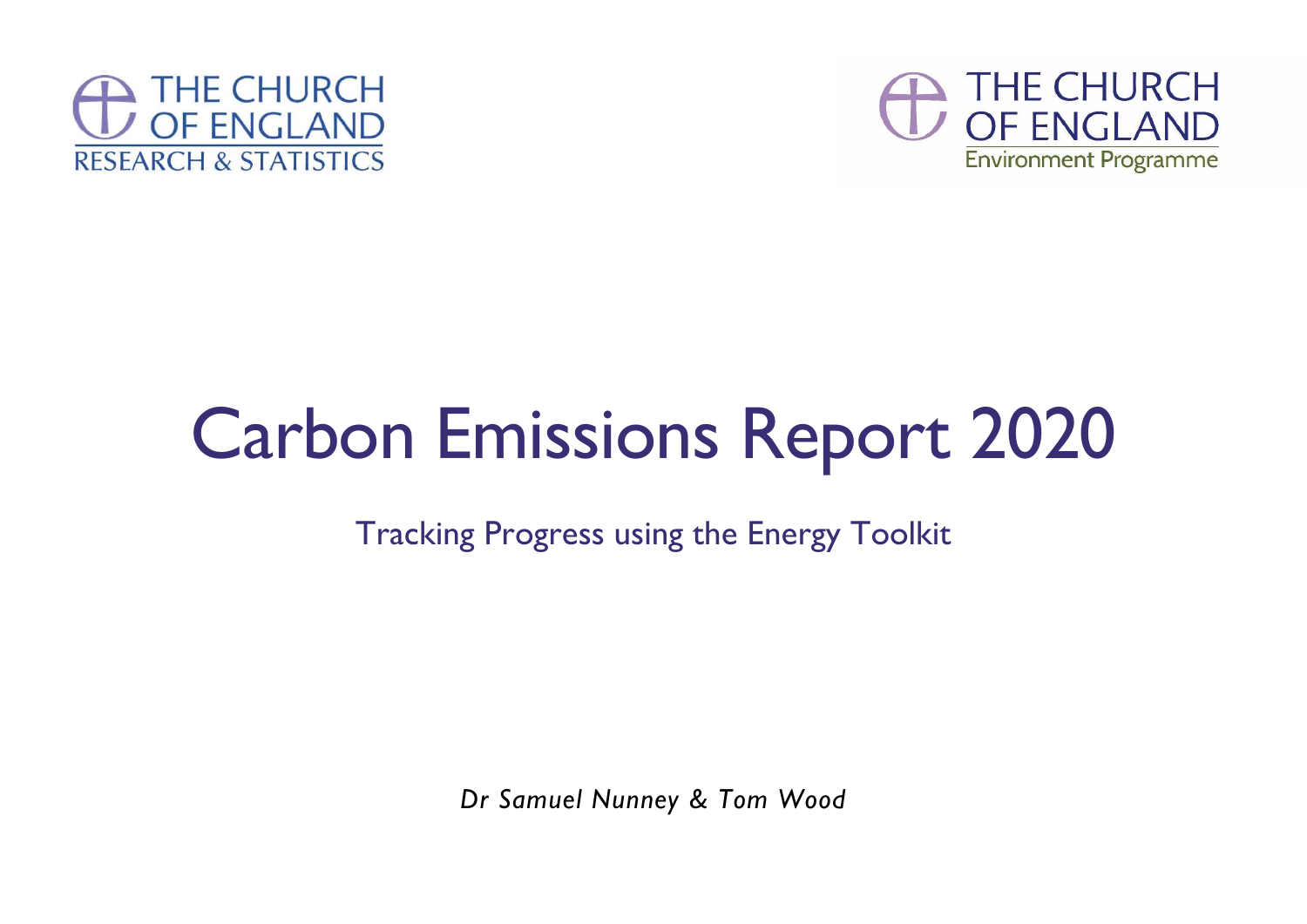Research and Statistics Church House Great Smith Street London SW1P 3AZ

Tel: 020 7898 1547

Published 2022 by Research and Statistics

Copyright © Research and Statistics 2022

All rights reserved.

This document is available on line at<https://www.churchofengland.org/researchandstats> Any reproduction of the whole or any part of this document should reference: Dr Samuel Nunney & Tom Wood, Church of England Research and Statistics, Great Smith Street, London SW1P 3AZ

Email: [statistics.unit@churchofengland.org](mailto:statistics.unit@churchofengland.org) Twitter: [@cofestats](https://twitter.com/cofestats)

The opinions expressed in this document are those of the authors and do not necessarily reflect the official policy of the General Synod or The National Church Institutions of the Church of England.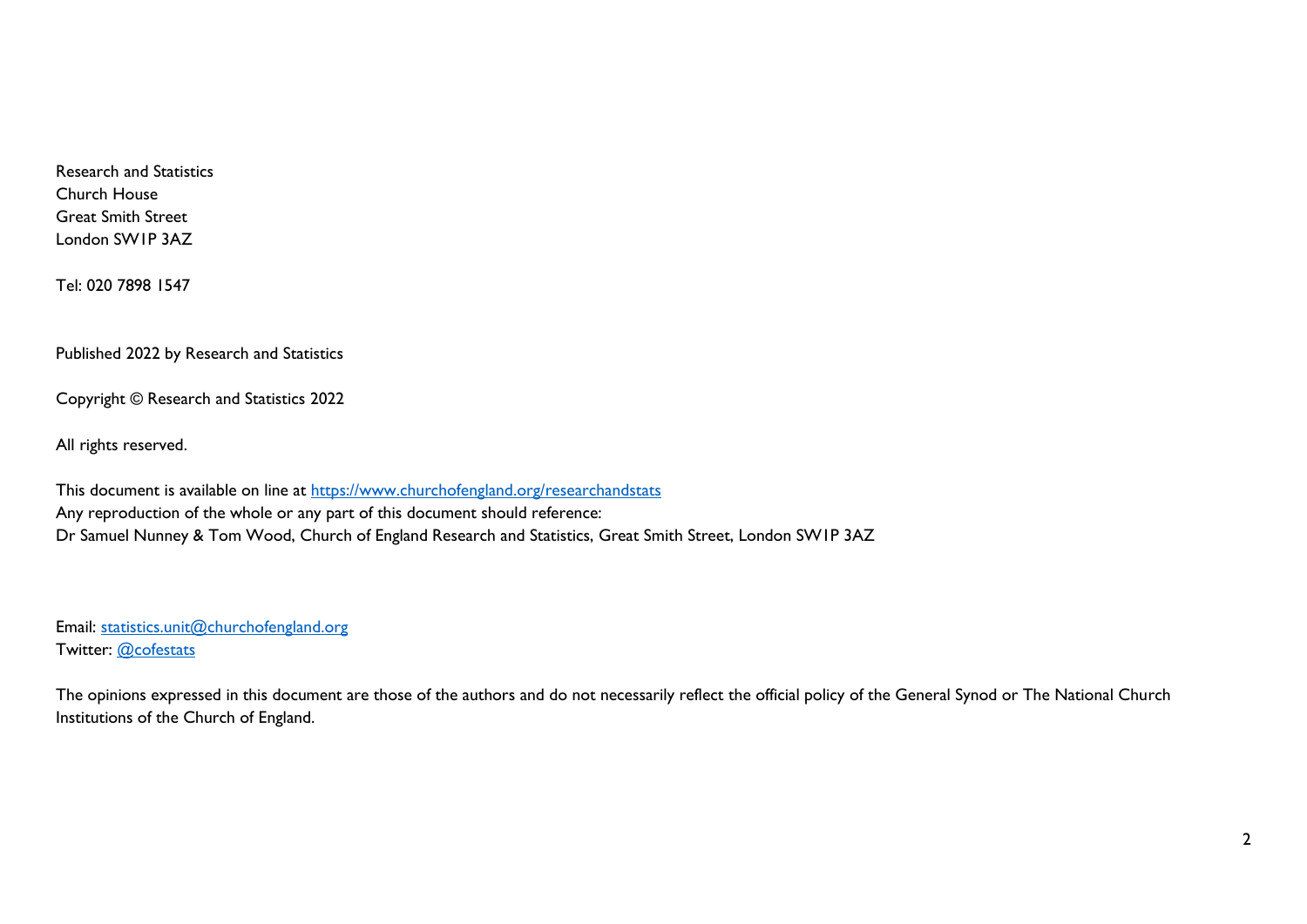### <span id="page-2-0"></span>Executive Summary

It is estimated that the energy used in in-scope Church of England buildings emitted around 417,000 tonnes of greenhouse gases, measured in tonnes of carbon dioxide equivalent ( $CO<sub>2</sub>e$ ) in 2020. Almost half of the estimated emissions from buildings in 2020 came from schools, with a further third of emissions coming from church buildings and halls. The breakdown of this figure and a graphical representation of percentage contribution by building type, can be found in Table 1 and Figure 1 respectively. Each building type has a more detailed section on its data in this report.

The figure of around 417,000 tonnes CO<sub>2</sub>e is based on data from around a third of all Church of England buildings (including 24% of churches and 71% of schools<sup>1</sup>) and as such is by far the largest survey ever taken of the energy use of these buildings. Where possible, estimates have been calculated for those buildings for which data were not received. While the dataset is unlikely to be perfect, this is the most robust and reliable dataset to date for calculating the carbon footprint of the Church of England.

| 97<br><b>Building Type</b> | Number of        | <b>Completeness</b> | <b>Total Estimated</b> |  |  |
|----------------------------|------------------|---------------------|------------------------|--|--|
|                            | <b>Buildings</b> |                     | Net CO <sub>2</sub> e  |  |  |
| Churches                   | 15,500           | 24%                 | 118,000                |  |  |
| Church Halls               | 3,000            | 17%                 | 19,000                 |  |  |
| <b>Schools</b>             | 4,000            | 71%                 | 195,000                |  |  |
| Housing                    | 9,500            | 38%                 | 67,000                 |  |  |
| <b>NCIs</b>                | 3                | 33%                 | 2,500                  |  |  |
| Cathedrals                 | 42               | 12%                 | 9,500                  |  |  |
| <b>TEIs</b>                | 22               | 0%                  | N/A                    |  |  |
| Royal Peculiars            | 8                | 0%                  | 700                    |  |  |
| Diocesan Offices           | 4 <sub>1</sub>   | 49%                 | 3,000                  |  |  |
| <b>Other Dio Property</b>  | 30               | 43%                 | 600                    |  |  |
| <b>Total</b>               | 32,000           | 33%                 | 415,000                |  |  |

#### Table 1. *Estimated net carbon footprint (tonnes) for all building types, calculated from data collected from the Energy Toolkit.*





- Churches (28%)
- Church Halls (5%)
- Cathedrals (2%)
- Housing (16%)
- Diocesan Offices (1%)
- $\blacksquare$  NCIs (1%)
- Royal Peculiars (<1%)
- Other Dio Property (<1%)



<sup>&</sup>lt;sup>1</sup> Almost entire dataset from schools has come from DEC reports, rather than the true energy use from annual bills that is obtained for churches.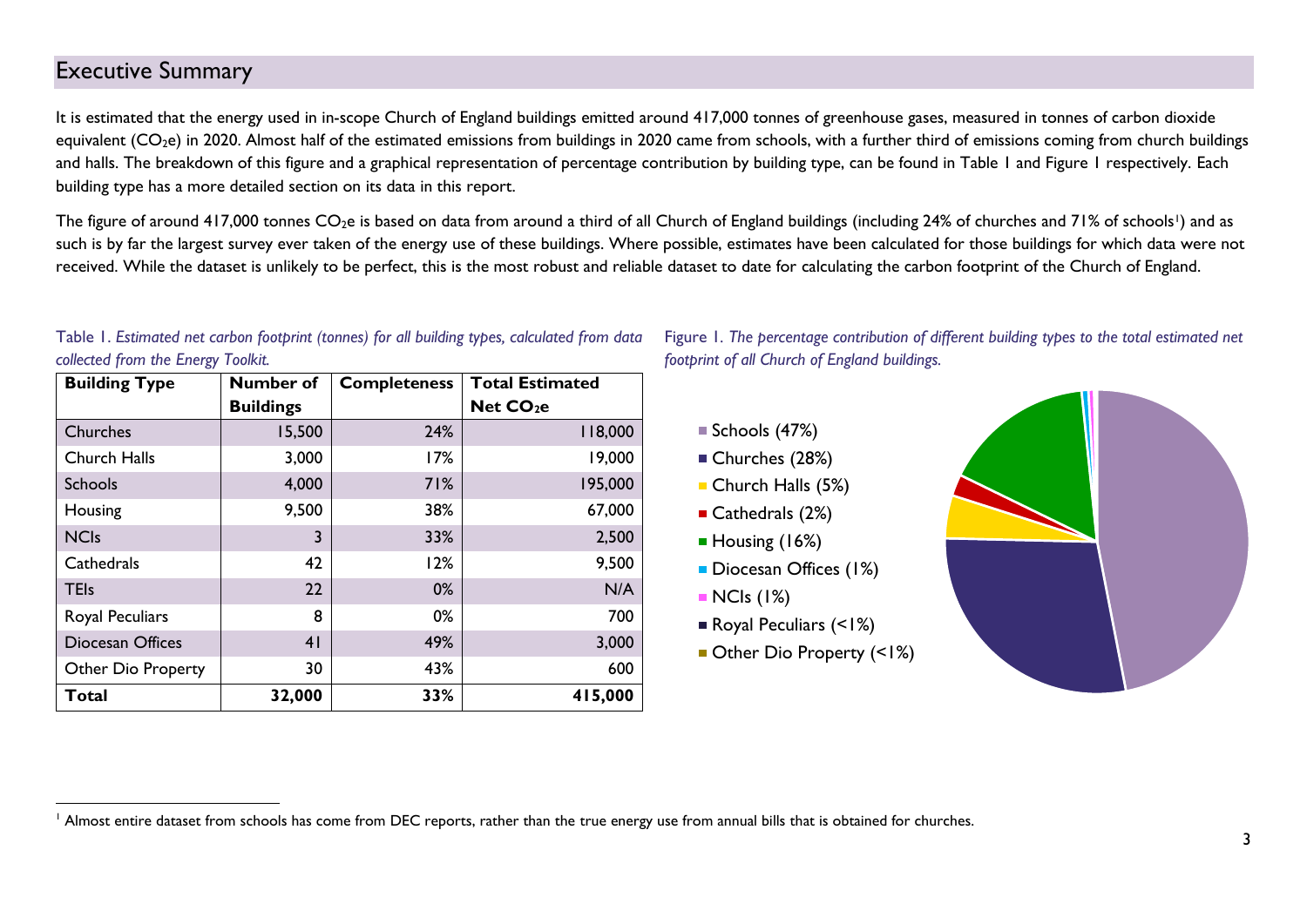#### <span id="page-3-0"></span>**In-Scope for 'Net Zero Carbon by 2030**

- The Energy use of the following buildings:
	- o Churches, including church halls and ancillary buildings
	- o Cathedrals
	- o Schools (only Voluntary Aided and Diocesan Academy Trusts)
	- o Clergy housing and bishop's housing wholly owned by the Church
	- o Church bodies' offices, including National Church Institutions (NCIs), diocesan offices and bishops' offices
	- o Peculiars, if they come under faculty jurisdiction
	- o Other diocesan property, including common parts of tenanted properties
	- o Theological Education Institutions (TEIs)
- The petrol/diesel used for work-related travel.

#### Table 2. *Total estimated net carbon footprint (tonnes CO2e) over time towards 2030.*

| <b>Type</b>                | 2019    | 2020 <sup>2</sup> | 2021 | 2022 | 2023 | 2024 | 2025 | 2026 | 2027 | 2028 | 2029 | 2030 |
|----------------------------|---------|-------------------|------|------|------|------|------|------|------|------|------|------|
| Churches                   | 159,000 | 118,000           |      |      |      |      |      |      |      |      |      |      |
| Church Halls               | 28,000  | 19,000            |      |      |      |      |      |      |      |      |      |      |
| Schools                    | N/A     | 195,000           |      |      |      |      |      |      |      |      |      |      |
| Housing                    | N/A     | 69,000            |      |      |      |      |      |      |      |      |      |      |
| <b>NCIs</b>                | N/A     | 2,500             |      |      |      |      |      |      |      |      |      |      |
| Cathedrals                 | N/A     | 9,500             |      |      |      |      |      |      |      |      |      |      |
| <b>TEIs</b>                | N/A     | N/A               |      |      |      |      |      |      |      |      |      |      |
| Royal Peculiars            | N/A     | 700               |      |      |      |      |      |      |      |      |      |      |
| Diocesan Offices           | N/A     | 3,000             |      |      |      |      |      |      |      |      |      |      |
| Other Dio Property         | N/A     | 600               |      |      |      |      |      |      |      |      |      |      |
| <b>Work-Related Travel</b> | N/A     | N/A               |      |      |      |      |      |      |      |      |      |      |
| <b>Total</b>               | N/A     | N/A               |      |      |      |      |      |      |      |      |      |      |

<sup>2</sup> It is thought that the drop in net carbon footprint (tonnes *CO2e) in Churches and Church Halls between* 2019 and 2020 will be largely due to covid-19 related factors, including national lockdowns. It is estimated that the total value of 137,000 tonnes CO<sub>2</sub>e these buildings would have been around 189,000 tonnes CO<sub>2</sub>e if 2020 had been a typical year.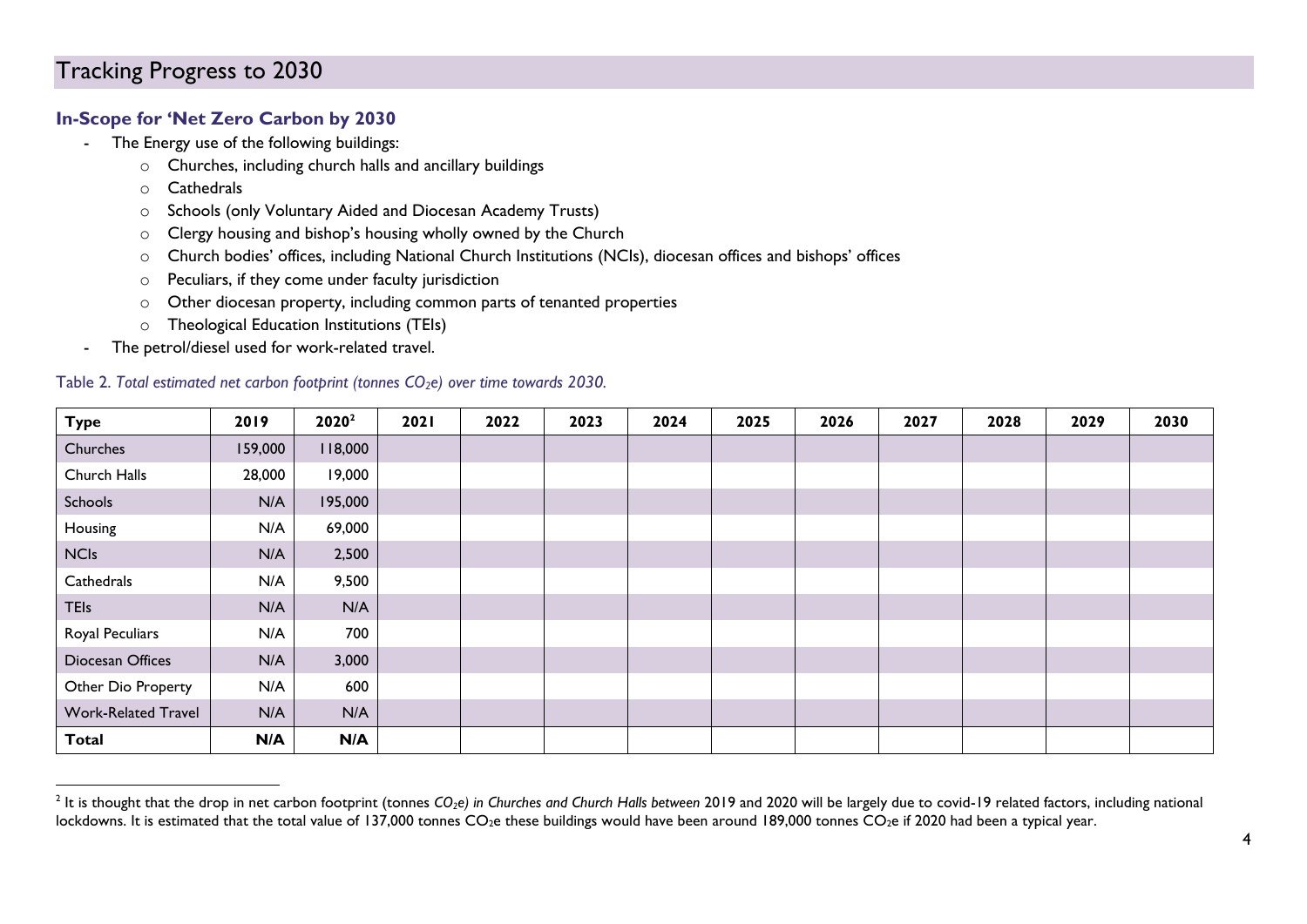## <span id="page-4-0"></span>The Energy Toolkit: A Background

In February 2020, the General Synod of the Church of England formally recognised the climate emergency and set a target for all parts of the Church of England to be net zero carbon by 2030.

The first step towards making radical reductions was to accurately measure starting points and baselines. At this point, the process of measuring the carbon footprint of church buildings was already in development. The Research and Statistics Team, working with Brian Cuthbertson and Enid Barron from the Diocese of London, had developed the Energy Footprint Tool (EFT) for church buildings. The EFT provided estimates for the carbon footprint of all Church of England church buildings for both 2019<sup>3</sup> and 20204. The EFT won the "Digital Innovation of the Year: Services" award at The Energy Awards 2021.

Building on this success, the Research and Statistics Team were tasked with expanding the existing EFT into an Energy Toolkit for *all* in-scope buildings within the Church of England.

To make the Energy Toolkit a useful instrument in monitoring progress towards the target of net zero emissions by 2030, a list of all eligible buildings had to be compiled. This included buildings such as schools, housing, offices, and other in-scope buildings (cathedrals, theological education institutions, royal peculiars etc.). In order to build this list, work was undertaken in collaboration with colleagues within the National Church Institutions (NCIs) and within the dioceses.

This report provides the first iteration in which the Energy Toolkit was used to quantify the carbon footprint of all now in-scope Church of England buildings. Data have been collected for around a third of all in-scope Church of England buildings, allowing for a workable estimate for actual 2020 emissions. 2020 was not a typical year, with the Covid-19 pandemic and several lockdowns – there will be some buildings that were used much less frequently than usual, and others that will have been used more than usual. Thus, the irregularity of 2020 will make it difficult to sensibly compare data in this report to any other year, and figures should be used with caution.

It is expected that data from 2021 will give a better picture of a typical annual carbon footprint for the in-scope Church of England buildings. Not only is this because 2021 was a more typical year than 2020, but because the toolkit will be open for data collection for a longer period of time (around six months vs. the two months that the toolkit was open for 2020 data collection), which will hopefully lead to a higher response rate. In addition to collecting data relating to buildings, the Energy Toolkit will also be aiming to capture data concerning work-related travel, which is also included in the General Synod's net zero carbon by 2030 motion.

<sup>&</sup>lt;sup>3</sup> Energy Footprint Tool 2019, written by Dr Samuel Nunney, as part of the Research and Statistics team for the Church of England. Available from [https://www.churchofengland.org/sites/default/files/2021-02/Energy%20Footprint%20Tool%202019\\_0.pdf](https://www.churchofengland.org/sites/default/files/2021-02/Energy%20Footprint%20Tool%202019_0.pdf)

<sup>4</sup> *Energy Footprint Tool 2020*, written by Dr Samuel Nunney, as part of the Research and Statistics team for the Church of England. Available from <https://www.churchofengland.org/sites/default/files/2021-11/EnergyFootprintTool2020.pdf>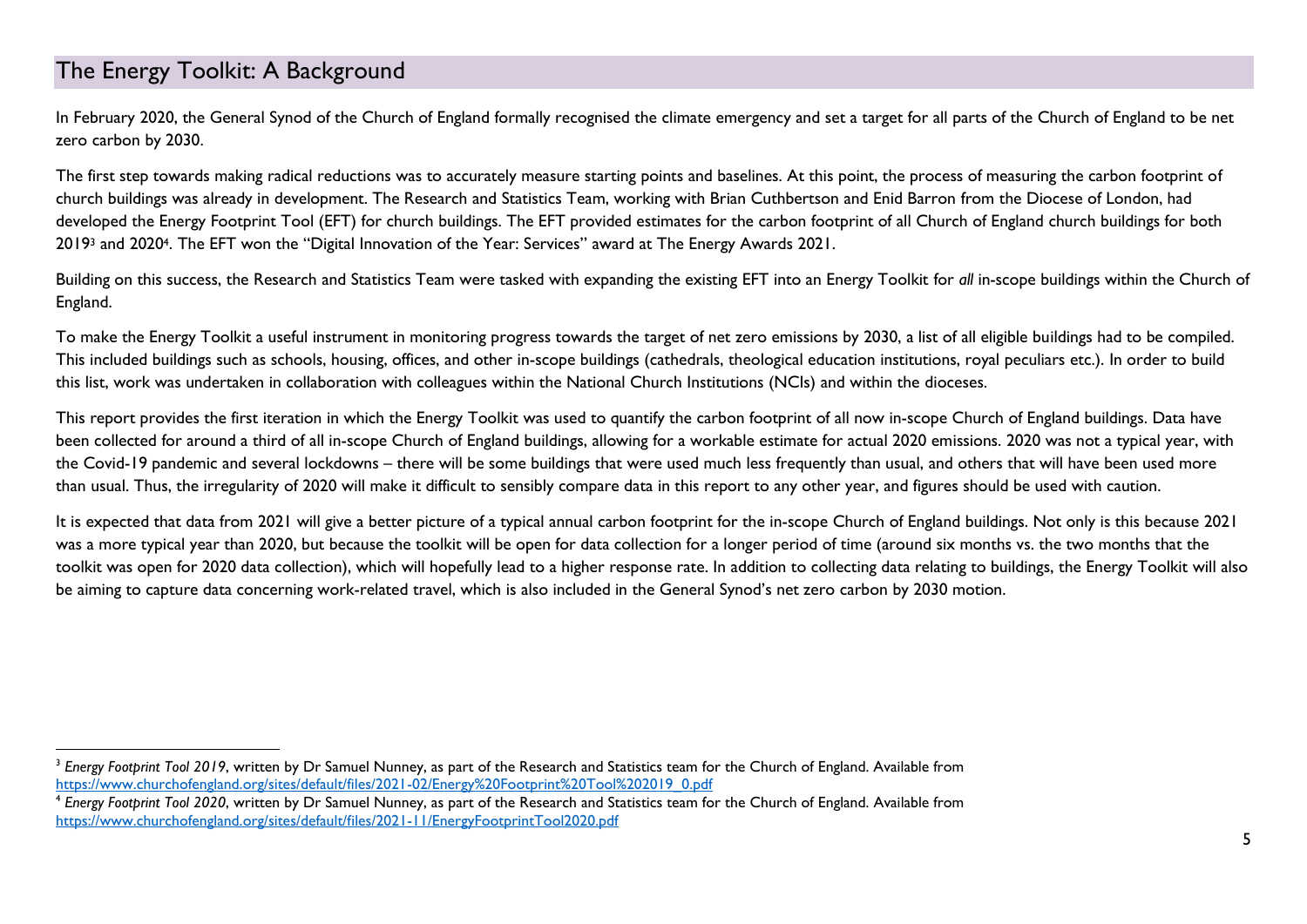# Contents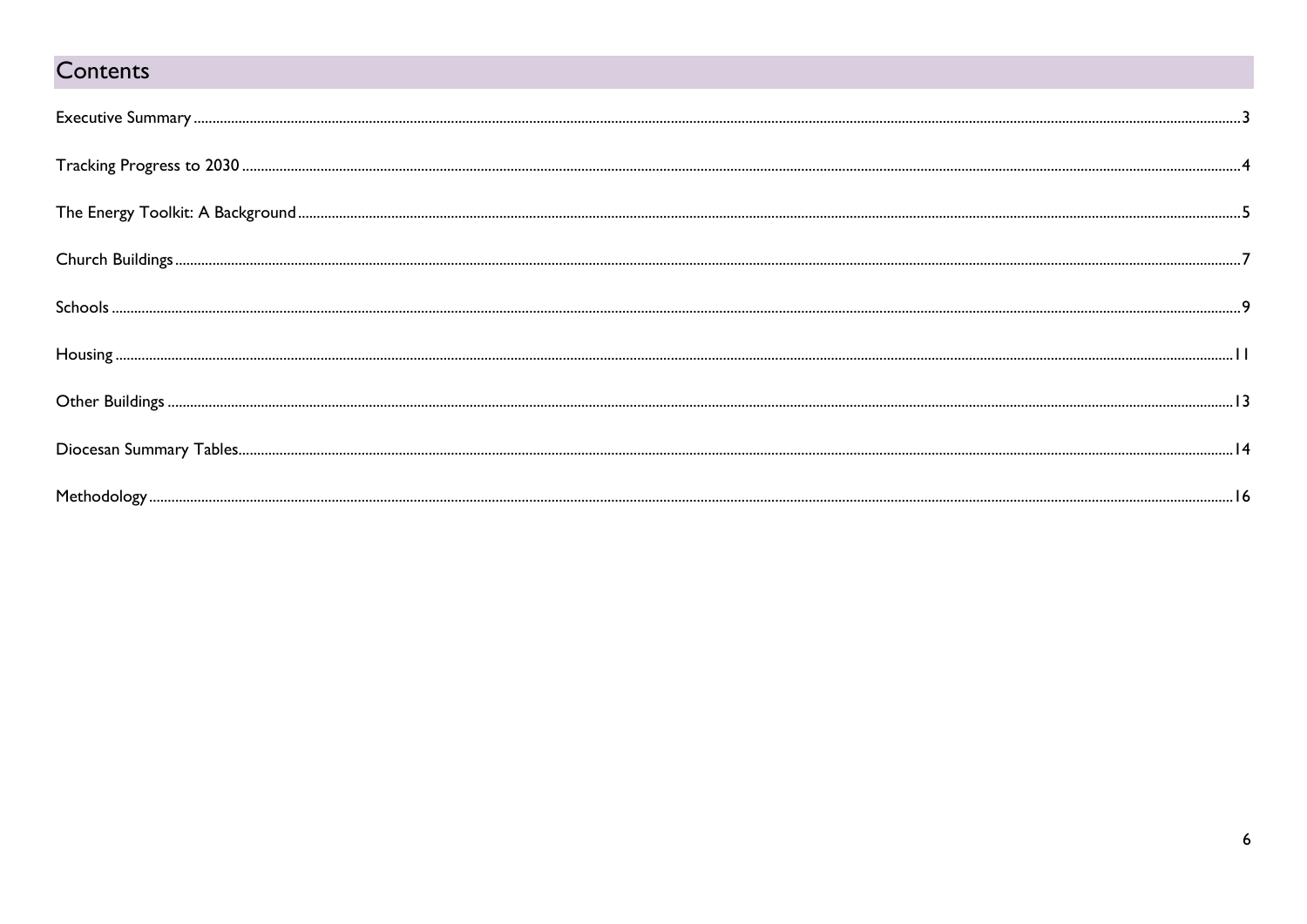## <span id="page-6-0"></span>Church Buildings

All data provided in this section were published in more detail in the Energy Footprint Tool 2020 Report5.

It is estimated that the total net carbon footprint for the Church of England's approximately 15,000 church buildings (and further 3,000 church halls) in 2020 was around 137,000 tonnes  $CO<sub>2</sub>e<sub>6</sub>$ 

#### **Churches**

The estimated total net footprint for the churches or main church buildings alone in 2020 was around 118,000 tonnes  $CO<sub>2</sub>e$ . This means that the average church has an annual net carbon footprint of around 7.5 tonnes  $CO<sub>2</sub>e$ .

This estimate was based on responses from 24% of churches. The estimation process for accounting for churches that did not provide data was based on a variety of factors, including diocese, building size, whether the church was rural or urban, and utility bills retrieved from parish finance data (see Methodology).

The size<sup>7</sup> and location (whether the church is located in a rural or urban parish) of a church has a significant impact on its carbon footprint. Figure 2 highlights the differences that these can make, with an average large urban church emitting around 21 tonnes of net  $CO<sub>2</sub>e$ , around 15 times the amount of an average small rural church, which emits just under  $1.5$  tonnes of net  $CO<sub>2</sub>e$ .

Figure 2. *The average carbon footprint (tonnes CO2e) for churches in the Church of England by building size and whether the church is in a rural or urban parish.*



<sup>5</sup> *Energy Footprint Tool 2020*, written by Dr Samuel Nunney, as part of the Research and Statistics team for the Church of England. Available from <https://www.churchofengland.org/sites/default/files/2021-11/EnergyFootprintTool2020.pdf>

<sup>&</sup>lt;sup>6</sup> The Diocese of Europe has been excluded from this exercise.

 $^7$  For these analyses, a small church has been defined as under 250m $^2$ , a large church as over 650m $^2$  and a medium-sized church as between those two figures.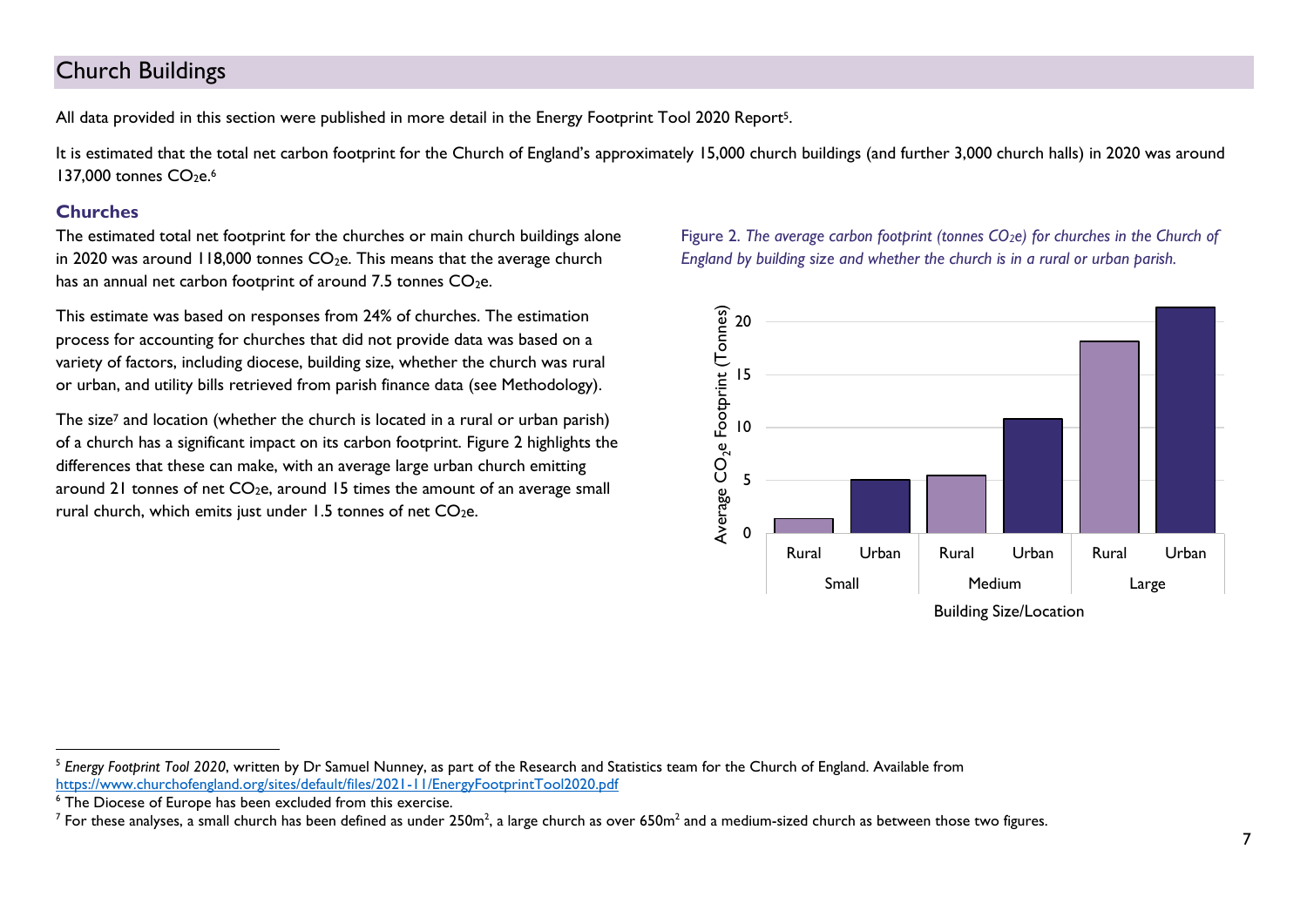#### **Contribution of Total Churches Carbon Footprint**

Regarding contributions to the overall carbon footprint of main church buildings, data suggest that around 80% of the net carbon emissions come from the 33% highest emitting churches. Less than 1% of the total net carbon emissions come from the 25% lowest emitting churches This contribution can be seen in Figure 3.

Figure 3. The bercentage contribution to the carbon footprint of churches by highest emitting churches (e.g., a value of 10 on the x-axis signifies the 10% highest-contributing churches).



#### **Church Halls and Other Church Buildings**

The estimated total net footprint for church halls and other church buildings in 2020 was around 19,000 tonnes  $CO<sub>2</sub>e$ .

This estimate was based on responses from 500 churches in the original sample. It should be noted that this is currently the best estimate that can be made for the carbon footprint of "other church buildings", as the number of church halls nationally is not known. Estimates based on the 2019 or 2020 dataset are that there are around 3,000 "other church buildings" nationally.

#### **Adjusting for Covid/National Lockdowns**

Due to national lockdowns in 2020, many of the estimated total tonnes  $CO<sub>2</sub>e$  are lower than they would have been if 2020 had been a typical year. It is estimated that the total value of 137,000 tonnes  $CO<sub>2</sub>e$  for churches, church halls, and other church buildings would have been 189,000 tonnes  $CO<sub>2</sub>e$  if 2020 had been a typical year (very similar to the estimated 187,000 tonnes  $CO<sub>2</sub>$ e for 2019).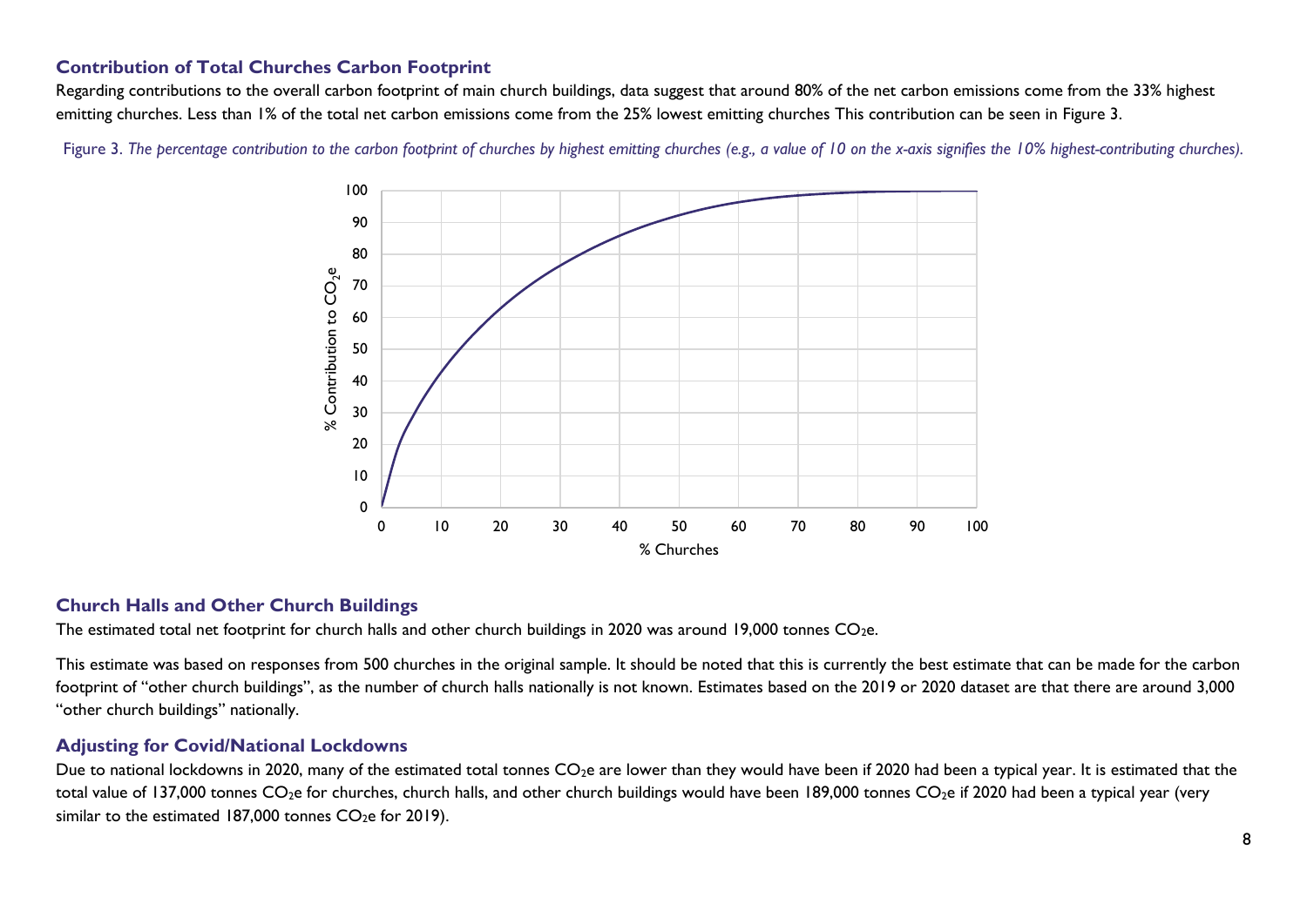## <span id="page-8-0"></span>Schools

It is estimated that the Church of England schools emitted around 195,000 tonnes CO<sub>2</sub>e in 2020. This means that the average school has an annual net carbon footprint of around 49 tonnes  $CO<sub>2</sub>e$ , around seven times larger than that of an average church.

#### **Emissions by Primary/Secondary Designation**

95% of Church of England schools are Primary Schools, which make up 84% to the Church of England's carbon footprint from schools (an estimated 164,000 tonnes CO<sub>2</sub>e in 2020). The 4% of Church of England schools that are secondary schools make up around 13% of the Church's annual emissions (an estimated 25,000 tonnes CO<sub>2</sub>e in 2020). The schools recorded as "other" are a mixture of all-through schools, middle schools and schools where a primary/secondary designation was not recorded in the dataset. These schools make up 1% of the total Church of England Schools and 3% of the total school emissions of the Church of England. These data can be found in Table 3.

The average secondary school has a larger carbon footprint (170 tonnes  $CO<sub>2</sub>e$ ) than an average primary school (40 tonnes  $CO<sub>2</sub>e$ ). However, secondary schools typically have more pupils (on average 973 pupils) than primary schools (204 pupils). The proportion of total emissions by school type is very similar to the proportion of pupils. There is a significant correlation between emissions and the number of pupils ( $r = .67$ ;  $p < .01$ ). This association suggests that the more pupils that there are in a school, the higher its emissions.

| School Type   | <b>Number</b> | <b>Total Estimated</b> | <b>Average Building</b> | % of Schools | % of School-Emissions | % of Pupils |
|---------------|---------------|------------------------|-------------------------|--------------|-----------------------|-------------|
|               | of Schools    | Net CO <sub>2</sub> e  | <b>Footprint</b>        |              |                       |             |
| Primary       | 3,800         | 164,000                | 40                      | 95%          | 84%                   | 82%         |
| Secondary     | 150           | 25,000                 | 170                     | 4%           | 13%                   | 15%         |
| <b>Other</b>  | 40            | 6,590                  | 160                     | 1%           | 3%                    | 3%          |
| $\vert$ Total | 4,000         | 195,000                | 49                      | 100%         | 100%                  | l 00%       |

Table 3. *Estimated net carbon footprint (tonnes CO2e) for Primary and Secondary Schools and descriptive percentages.*

#### **School Heating Systems**

Of the schools for which data were received, 75% use mains gas as their primary heating fuel. Assuming that these figures are representative, then it is estimated that around 3,000 Church of England schools use mains gas as their primary fuel. There were 19% of schools that use oil as their primary heating fuel, 4% use electricity, 2% use liquefied petroleum gas (LPG) and 1% use Biomass.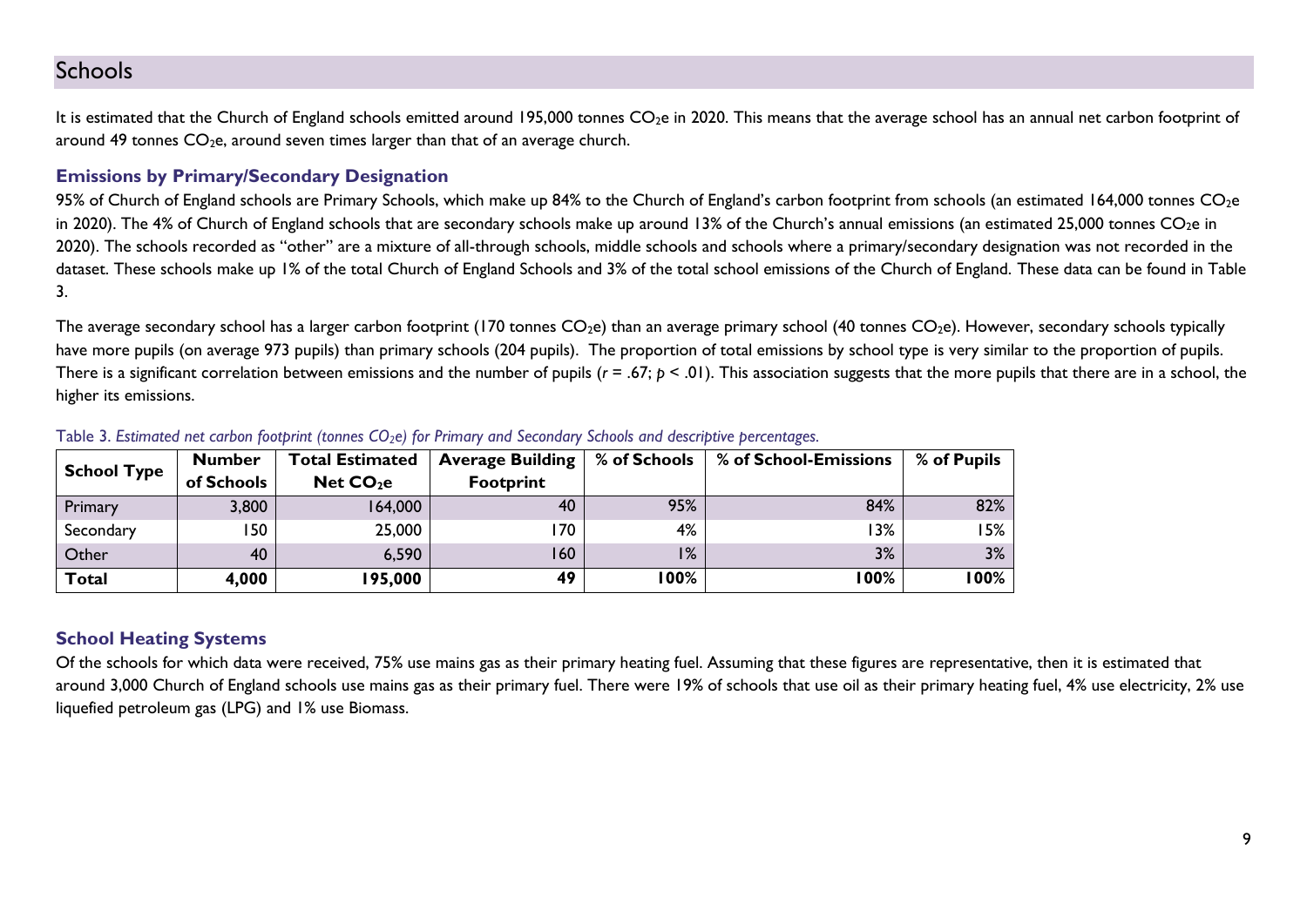#### **Urban/Rural Classification**

Church of England schools are fairly evenly split between urban and rural locations, with 52% of Church of England schools being situated in rural areas, while 48% are in urban areas. Urban schools appear to be bigger emitters on average than rural schools, with 65% of emissions from schools coming from schools in urban areas. Schools in urban areas are estimated to contribute 127,000 tonnes  $CO<sub>2</sub>e$  to the Church's carbon footprint, while rural schools are estimated to contribute 69,000 tonnes  $CO<sub>2</sub>e$ .

However, urban schools typically have a greater number of pupils than rural schools. The average number of pupils in a rural school is 147, while urban schools have an average of 333 pupils. When the total numbers of pupils in Church of England schools in urban and rural areas are examined, emissions are again in line with the distribution of pupils across urban and rural schools. These Urban vs Rural comparisons can be seen visually in Figure 4.

It is important to mention that primary schools have a fairly even split between urban and rural locations, with 54% of primary schools being in a rural location and 46% in an urban location. However, this relatively equivalent split is not the case for secondary schools. Only 9% of secondary schools are in a rural location, while 91% of secondary schools are in an urban location. The average secondary school in an urban location emits around  $176$  tonnes  $CO<sub>2</sub>e$ , around 5 and a half times more than an average primary school in a rural location (32 tonnes  $CO<sub>2</sub>e$ ). The average figures for school type and location can be seen in Figure 5.

Figure 4. *A graphical representation of the descriptive percentages of Primary and Secondary Schools, broken down by whether they are in urban or rural areas.* 





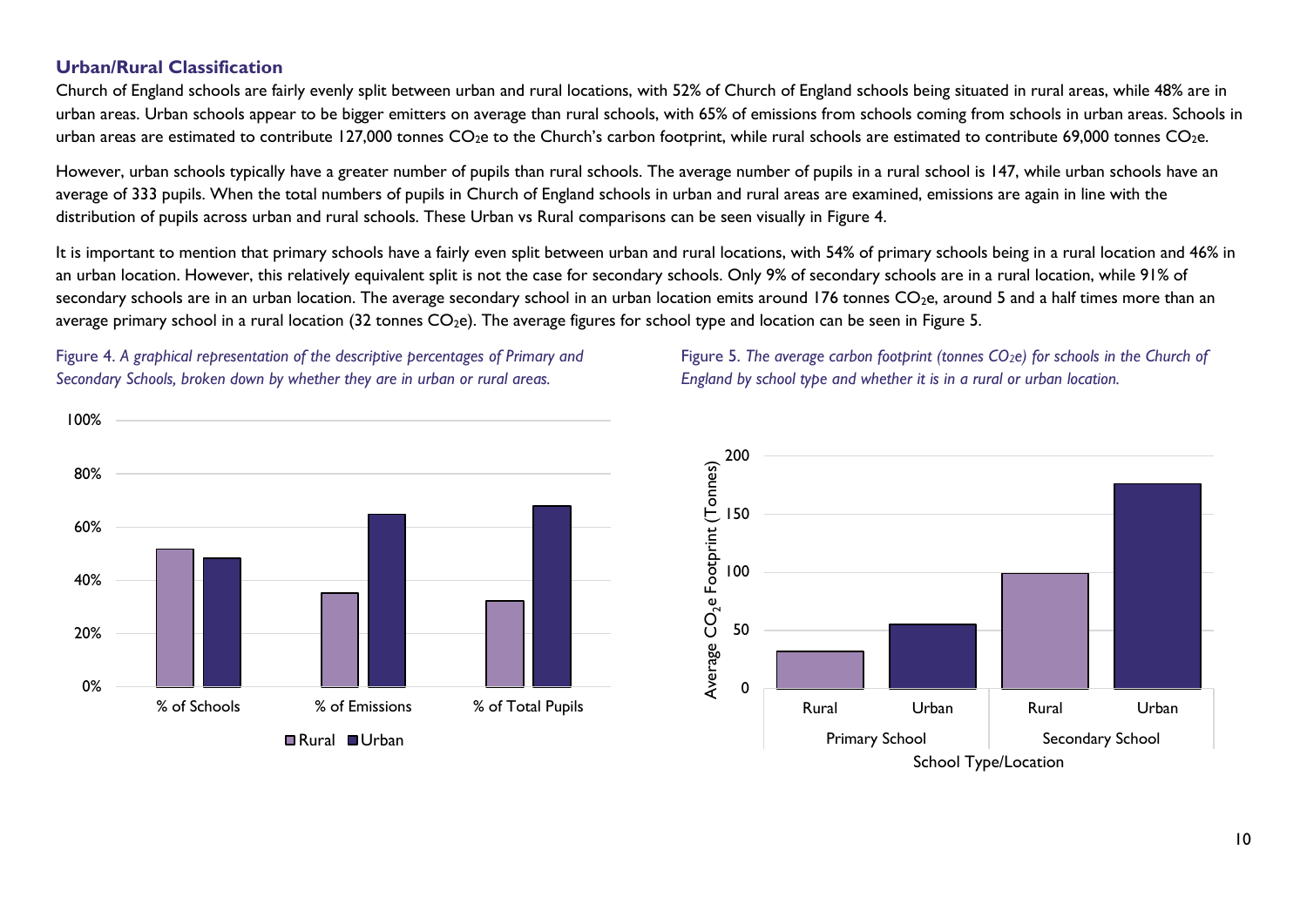## <span id="page-10-0"></span>Housing

#### **Emissions from Homes**

It is estimated that there are around 9,500 homes owned by the Church of England. The energy use of these homes is estimated to have emitted around 69,000 tonnes CO<sub>2</sub>e in 2020. This means that the average home has an annual net carbon footprint of around 7 tonnes CO<sub>2</sub>e, very similar to that of an average church. Data suggests that the average UK home emits around 4 tonnes CO $_2$ e annually. $^8$ 

The majority of emissions (84%) from homes came from heating, at an estimated 58,500 tonnes  $CO<sub>2</sub>e$ . It is estimated that hot water accounted for 11% of emissions, with 7,900 tonnes  $CO<sub>2</sub>e$ , and that lighting accounted for just 4% of housing emissions (around 2,800 tonnes  $CO<sub>2</sub>e$ ). The breakdown of these emissions can be viewed in Figure 5.

Figure 5. *The contribution of energy uses to housing emissions*.



#### **Heating Systems**

The data provided from retrievable EPC records suggest that the vast majority of Church-owned homes (83%) have mains gas as their primary heating system, 15% use oil, 1% use electricity, 1% use bottled liquefied petroleum gas (LPG), and less than 1% use community combined heat and power (CHP), heat pumps (air source), or wood logs.

<sup>&</sup>lt;sup>8</sup> <https://www.ons.gov.uk/peoplepopulationandcommunity/housing/articles/energyefficiencyofhousinginenglandandwales/2021>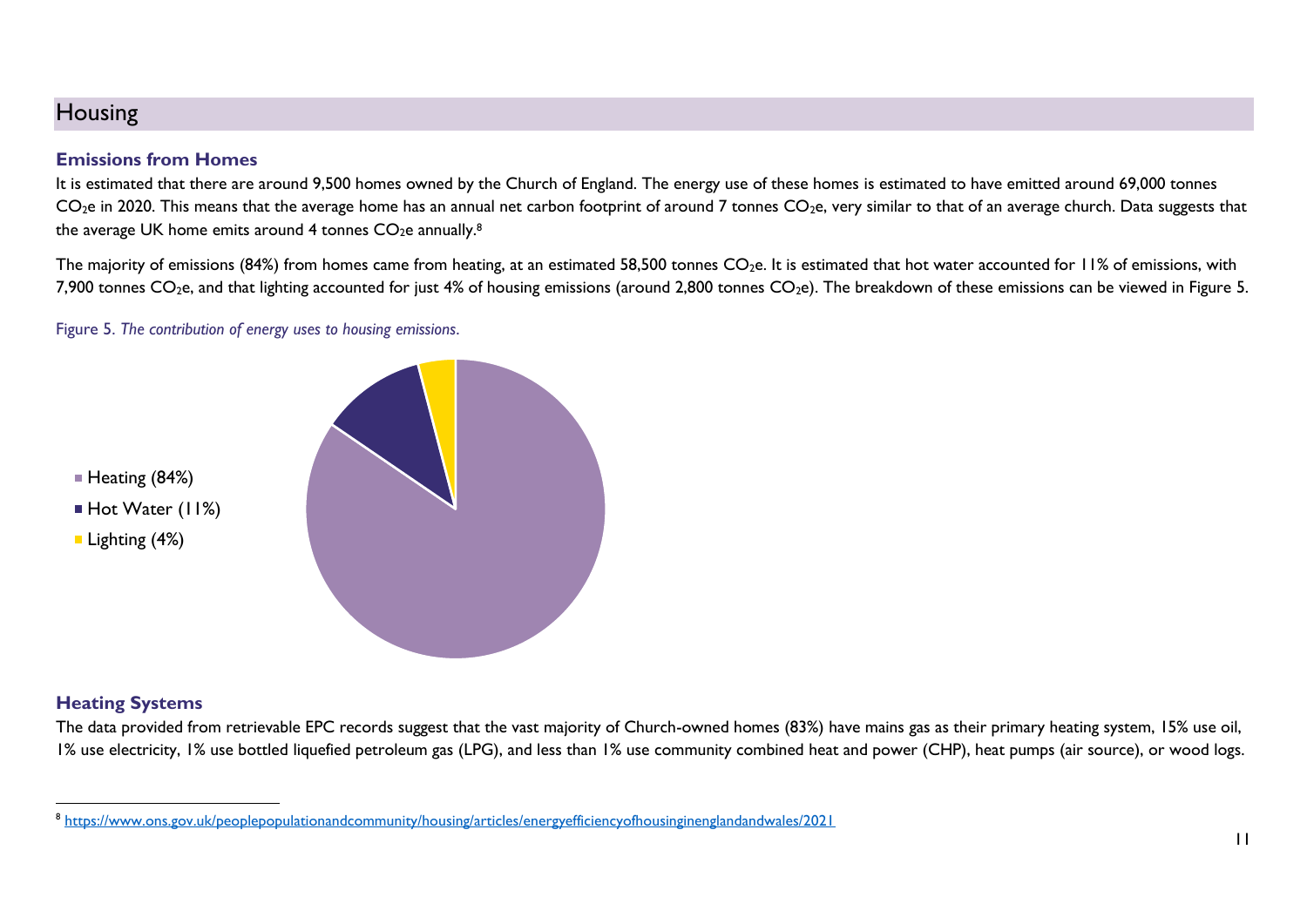#### **EPC Ratings**

EPC energy efficiency bands are applied to facilitate the understanding of the energy performance of a home. The bands range from 'A' (the most energy efficient) to 'G' (the least energy efficient). Most UK homes fall into a D banding.

Based on the Church-owned homes that have retrievable EPC records, the vast majority are D rated (50%). C and E rated homes both account for just over 20% each. 4% of homes were rated A and B (estimated around 400 in total), while 3% of homes were rated F and G (estimated around 300 in total). The breakdown of all bands and those housing for which an EPC was not found, or a housing list was not provided, can be seen in Table 6.

The average annual footprint of a D rated home is around two and a half times larger than that of an A or B rated home and is just under half the average footprint of an F or G rated home.

The Minimum Energy Efficiency Standards (MEES) stop landlords from renewing or granting new tenancies if a property has a low EPC rating. As of 1st April 2020, F and G rated homes do not meet the domestic MEES and are not legally able to let to private tenants without a valid exemption. It is expected that from 2025 the domestic MEES will be raised to a legal minimum of band C for new tenancies. However, the MEES are unlikely to apply to clergy housing.

| <b>EPC Rating Band</b>             | % Homes in    | Homes in this   | <b>Average Annual Emissions</b> | % of housing-emissions |
|------------------------------------|---------------|-----------------|---------------------------------|------------------------|
|                                    | this EPC Band | <b>EPC Band</b> | from Homes in this Band         |                        |
| A                                  | $<$ $1\%$     | $\overline{10}$ | 2.7                             | $\leq$  %              |
| В                                  | 1%            | 140             | 2.8                             | $< 1\%$                |
|                                    | 8%            | 780             | 5.0                             | 6%                     |
| D                                  | 19%           | 1,800           | 7.1                             | 18%                    |
| Е                                  | 8%            | 770             | 11.0                            | 12%                    |
|                                    | 1%            | 100             | 16.5                            | 2%                     |
| G                                  | $<$ $1\%$     | 10              | 16.9                            | $< 1\%$                |
| No EPC found                       | 31%           | 2,900           | 7.1                             | 30%                    |
| Homes in dioceses that did not     | 31%           | 2,900           | 7.1                             | 30%                    |
| provide a housing list (estimated) |               |                 |                                 |                        |
| <b>Grand Total</b>                 | 100%          | 9,500           | 7.2                             | 100%                   |

| Table 6. The estimated number of homes in each EPC rating band, and their average annual emissions (in tonnes $CO_2$ ). |  |  |
|-------------------------------------------------------------------------------------------------------------------------|--|--|
|-------------------------------------------------------------------------------------------------------------------------|--|--|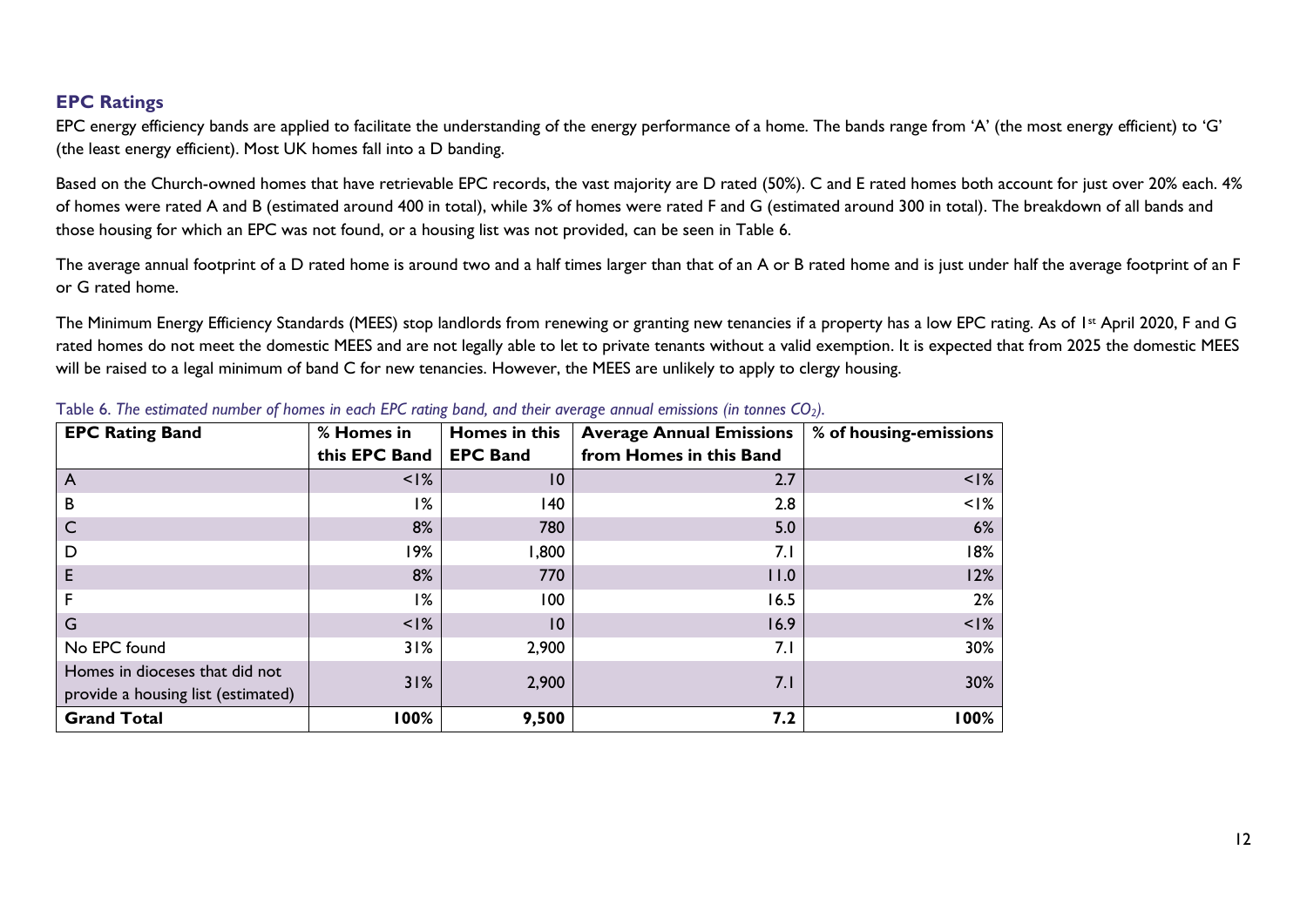## <span id="page-12-0"></span>Other Buildings

#### **National Church Institutions (NCIs)**

It is estimated that the major NCIs buildings (Church House Westminster, Lambeth Palace and Bishopthorpe Palace) emitted around 2,500 tonnes CO<sub>2</sub>e in 2020.

Data from the NCIs was only received from Church House Westminster, so the emissions of both Lambeth Palace and Bishopthorpe Palace were estimated.

#### **Cathedrals**

It is estimated that the 42 Cathedrals emitted around  $9,500$  tonnes  $CO<sub>2</sub>e$  in 2020.

This estimate is based on responses from 12% of Cathedrals, with the rest of the data estimated based on Cathedral size (building footprint).

#### **Theological Education Institutions (TEIs)**

No data were received from the 22 TEIs. Due to a lack of available data, it is currently impossible to estimate their total carbon footprint.

#### **Royal Peculiars**

It is estimated that the 8 Royal Peculiars emitted around 700 tonnes  $CO<sub>2</sub>e$  in 2020.

No data were received from Royal Peculiars. However, other available data made the estimation process possible.

It is expected that the footprints of other in-scope peculiars are collected in the *Church Buildings* section.

#### **Diocesan Offices**

It is estimated that the 41 main Diocesan Offices emitted around 3,000 tonnes  $CO<sub>2</sub>$ e in 2020.

This estimate is based on responses from 15% of diocesan offices, as well as Research and Statistics collecting EPC and DEC data for a further 34% of diocesan offices, making the completeness rate almost 50%.

#### **Other Diocesan Property**

It is estimated that other Diocesan Property emitted around 600 tonnes  $CO<sub>2</sub>e$  in 2020.

This list of buildings is supplied at the discretion of dioceses and may grow. Research and Statistics were able to collect EPC and DEC data for 43% of these buildings.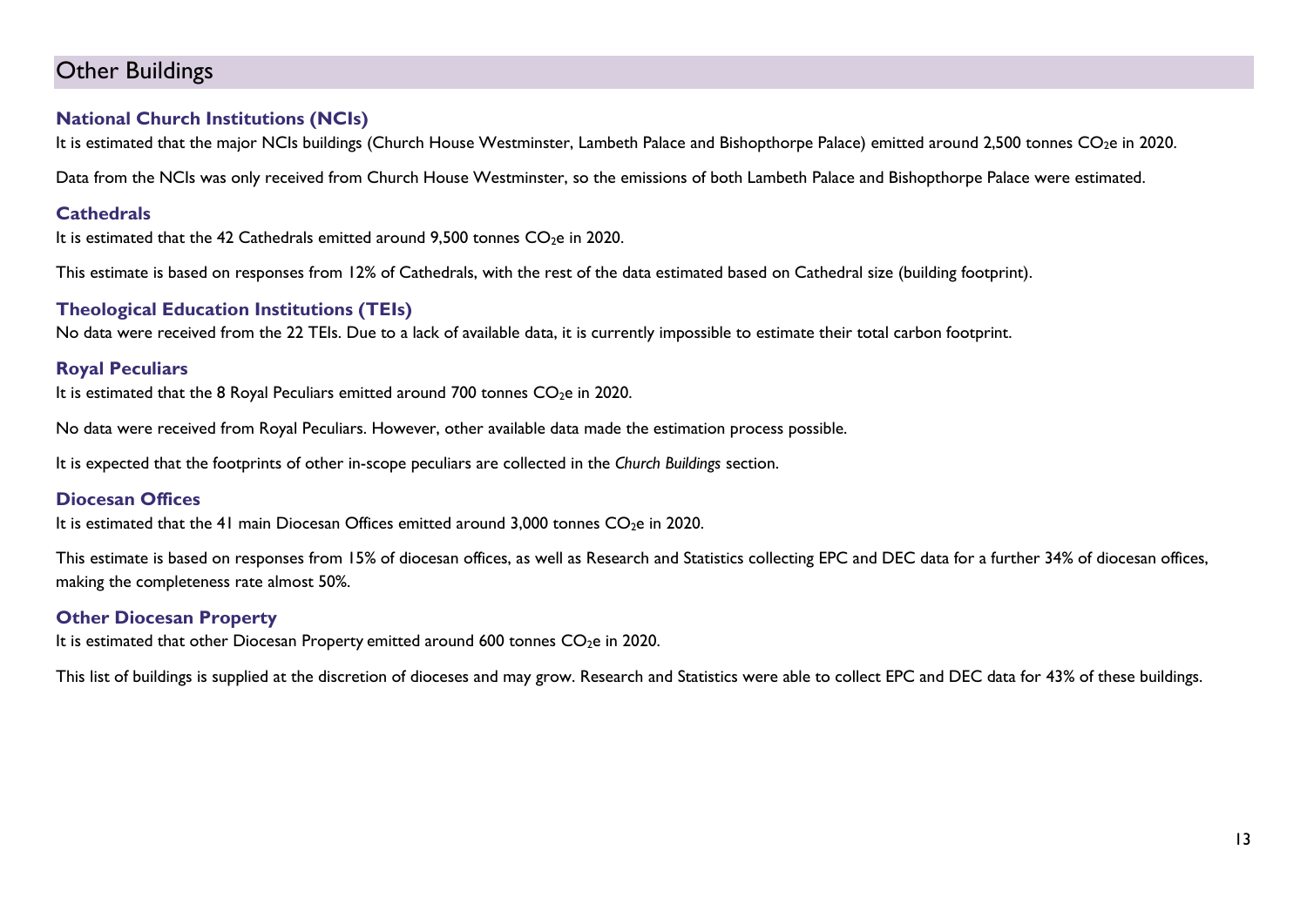## <span id="page-13-0"></span>Diocesan Summary Tables

| Code            | <b>Diocese</b> | Church<br><b>Buildings<sup>9</sup></b> | <b>Schools</b> | <b>Housing</b> | Other<br>Buildings <sup>10</sup> | <b>Total</b> | Code            | <b>Diocese</b>     | Church<br><b>Buildings</b> | <b>Schools</b> | Housing | Other<br><b>Buildings</b> | Total   |
|-----------------|----------------|----------------------------------------|----------------|----------------|----------------------------------|--------------|-----------------|--------------------|----------------------------|----------------|---------|---------------------------|---------|
|                 | Bath & Wells   | 3,000                                  | 3,600          | 2,000          | 350                              | 8,950        | 23              | London             | 10,600                     | 15,200         | 4,200   | 1,050                     | 31,050  |
| $\mathbf{2}$    | Birmingham     | 2,900                                  | 4,100          | 1,100          | 200                              | 8,300        | 24              | Manchester         | 4,500                      | 12,900         | 1,800   | 650                       | 19,850  |
| 3               | Blackburn      | 2,900                                  | 7,700          | 1,400          | 150                              | 12,150       | 25              | Newcastle          | 2,200                      | 3,100          | 1,200   | 200                       | 6,700   |
| 5.              | Bristol        | 2,200                                  | 3,200          | 1,200          | 250                              | 6,850        | 26              | Norwich            | 2,600                      | 4,000          | 1,400   | 250                       | 8,250   |
|                 | 6 Canterbury   | 2,900                                  | 4,800          | 1,300          | 350                              | 9,350        | 27              | Oxford             | 6,000                      | 5,800          | 3,300   | 600                       | 15,700  |
|                 | 7 Carlisle     | 2,000                                  | 3,300          | 1,300          | 150                              | 6,750        | 28              | Peterborough       | 2,400                      | 2,600          | 1,300   | 450                       | 6,750   |
| 8               | Chelmsford     | 5,200                                  | 4,500          | 3,300          | 350                              | 13,350       | 29              | Portsmouth         | 1,800                      | 500            | 900     | 300                       | 3,500   |
| 9.              | Chester        | 4,200                                  | 5,700          | 1,800          | 250                              | 11,950       | 31              | Rochester          | 3,500                      | 2,300          | 1,600   | 250                       | 7,650   |
| $\overline{10}$ | Chichester     | 4,800                                  | 6,800          | 2,200          | 300                              | 14,100       | 32 <sup>2</sup> | St. Albans         | 4,000                      | 6,800          | 2,100   | 350                       | 13,250  |
| H               | Coventry       | 2,100                                  | 3,800          | 1,100          | 300                              | 7,300        | 33              | St. Edms & Ipswich | 2,000                      | 3,400          | 1,200   | 200                       | 6,800   |
| $ 2\rangle$     | Derby          | 2,900                                  | 4,300          | 1,200          | 150                              | 8,550        | 34              | Salisbury          | 3,300                      | 2,000          | 1,600   | 350                       | 7,250   |
| $\overline{13}$ | Durham         | 2,800                                  | 3,900          | 1,300          | 300                              | 8,300        | 35              | Sheffield          | 2,500                      | 2,000          | 1,100   | 250                       | 5,850   |
| $ 4\rangle$     | Ely            | 2,100                                  | 4,000          | 1,200          | 400                              | 7,700        | 36              | Sodor & Man!!      | 300                        |                | 100     | 50                        | 450     |
| 15 <sub>1</sub> | Exeter         | 3,400                                  | 5,700          | 2,700          | 300                              | 12,100       | 37              | Southwark          | 7,300                      | 6,400          | 2,800   | 200                       | 16,700  |
| 16              | Gloucester     | 2,100                                  | 3,500          | 1,400          | 300                              | 7,300        | 38              | Southwell & Notts  | 2,900                      | 3,900          | I,400   | 200                       | 8,400   |
| 17              | Guildford      | 2,800                                  | 4,000          | 1,500          | 300                              | 8,600        | 39              | Truro              | 1,600                      | 1,400          | 1,000   | 150                       | 4,150   |
| 8               | Hereford       | 1,400                                  | 3,000          | 900            | 200                              | 5,500        | 41              | Winchester         | 3,500                      | 4,000          | 1,400   | 350                       | 9,250   |
| $ 9\rangle$     | Leicester      | 2,300                                  | 4,600          | 1,200          | 150                              | 8,250        | 42              | Worcester          | 2,300                      | 3,100          | 1,700   | 300                       | 7,400   |
| 20              | Lichfield      | 5,200                                  | 5,900          | 3,000          | 250                              | 14,350       | 43              | York               | 4,200                      | 6,100          | 2,000   | 400                       | 12,700  |
| 21              | Lincoln        | 2,700                                  | 4,500          | 1,600          | 400                              | 9,200        | 46              | Leeds              | 6,300                      | 13,500         | 3,100   | 450                       | 23,350  |
|                 | 22 Liverpool   | 3,300                                  | 5,600          | 1,400          | 650                              | 10,950       |                 | <b>Nationally</b>  | 137,000                    | 195,000        | 69,000  | 13,000                    | 415,000 |

#### Table 7. *Net carbon footprints for all Church of England building types (except for TEIs and the NCIs), by Diocese (in Tonnes CO2e).*

<sup>&</sup>lt;sup>9</sup> Includes churches, church halls, and all other church buildings.

<sup>&</sup>lt;sup>10</sup> Includes Cathedrals, Royal Peculiars, Diocesan Offices and all other Diocesan Property.

<sup>&</sup>lt;sup>11</sup> There are no Church of England Schools in the Diocese of Sodor and Man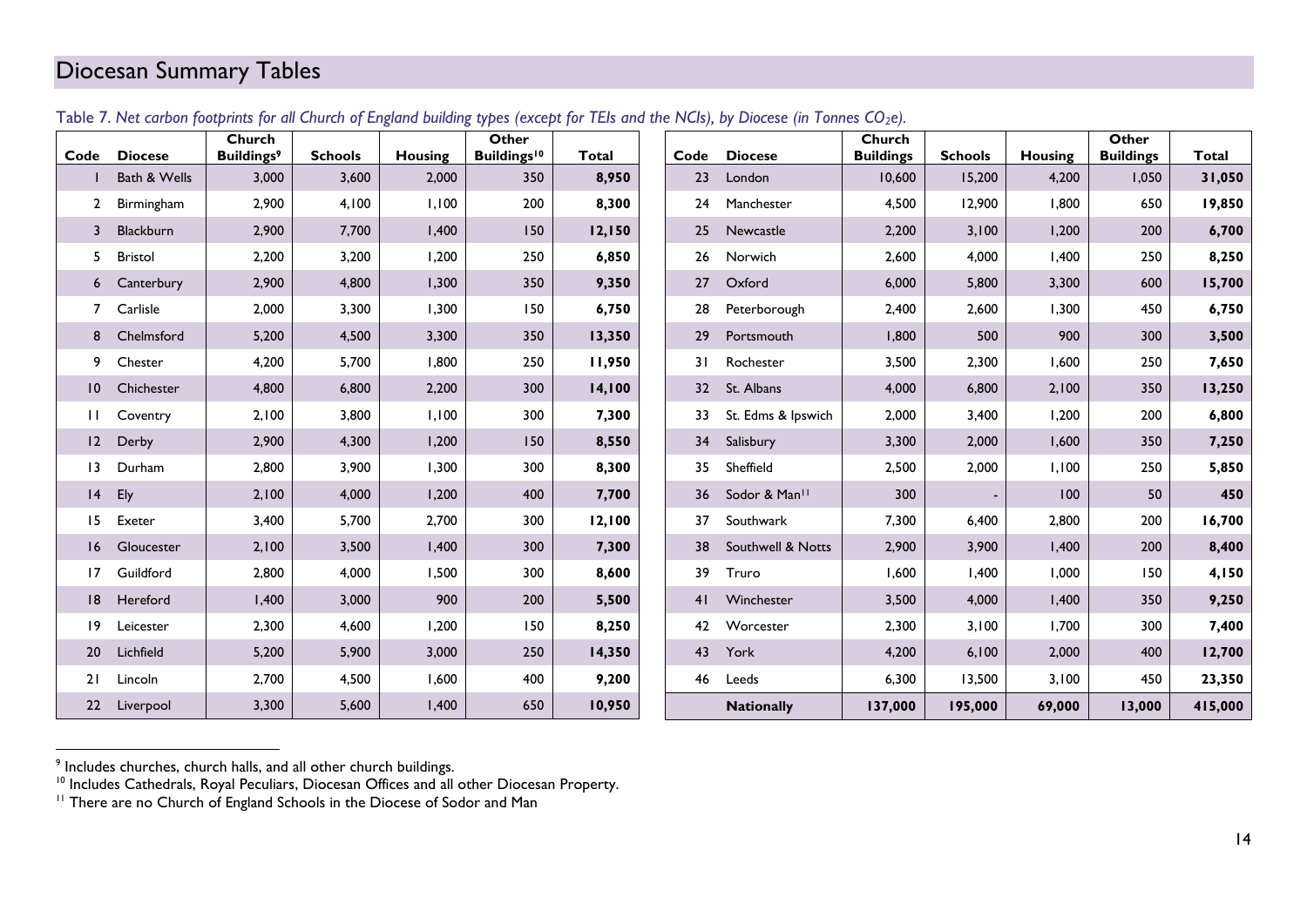| Code            | <b>Diocese</b> | Church<br><b>Buildings</b> | <b>Schools</b> | Housing | Other<br><b>Buildings</b> | <b>Total</b> | Code | <b>Diocese</b>            | Church<br><b>Buildings</b> | <b>Schools</b> | <b>Housing</b> | Other<br><b>Buildings</b> | Total |
|-----------------|----------------|----------------------------|----------------|---------|---------------------------|--------------|------|---------------------------|----------------------------|----------------|----------------|---------------------------|-------|
|                 | Bath & Wells   | 9%                         | 60%            | 0%      | 0%                        | 12%          | 23   | London                    | 47%                        | 100%           | 28%            | 0%                        | 44%   |
| $\mathbf{2}$    | Birmingham     | 49%                        | 96%            | 100%    | 50%                       | 75%          | 24   | Manchester                | 29%                        | 55%            | 29%            | 50%                       | 36%   |
| 3               | Blackburn      | 13%                        | 90%            | $0\%$   | 50%                       | 31%          | 25   | Newcastle                 | 30%                        | 94%            | 50%            | 50%                       | 44%   |
| 5.              | <b>Bristol</b> | 36%                        | 69%            | 29%     | 20%                       | 38%          | 26   | Norwich                   | 11%                        | 76%            | 68%            | 50%                       | 29%   |
|                 | 6 Canterbury   | 13%                        | 82%            | 0%      | 50%                       | 20%          | 27   | Oxford                    | 42%                        | 82%            | 34%            | 11%                       | 43%   |
| $7^{\circ}$     | Carlisle       | 40%                        | 44%            | 75%     | 50%                       | 50%          | 28   | Peterborough              | 14%                        | 90%            | 0%             | 0%                        | 18%   |
| 8               | Chelmsford     | 13%                        | 73%            | 88%     | 50%                       | 48%          | 29   | Portsmouth                | 22%                        | 62%            | 55%            | 100%                      | 38%   |
| 9               | Chester        | 13%                        | 83%            | 0%      | 67%                       | 20%          | 31   | Rochester                 | 14%                        | 0%             | 0%             | 0%                        | 7%    |
| $\overline{10}$ | Chichester     | 46%                        | 86%            | $0\%$   | $0\%$                     | 38%          | 32   | St. Albans                | 15%                        | 72%            | 0%             | 0%                        | 19%   |
| $\mathbf{H}$    | Coventry       | 43%                        | 77%            | 22%     | 33%                       | 41%          | 33   | St. Edms & Ipswich        | 20%                        | 76%            | 89%            | 0%                        | 41%   |
| $ 2\rangle$     | Derby          | 15%                        | 58%            | 58%     | $0\%$                     | 36%          | 34   | Salisbury                 | 13%                        | 36%            | 34%            | 0%                        | 20%   |
| $\overline{13}$ | Durham         | 15%                        | 95%            | 74%     | 0%                        | 45%          | 35   | Sheffield                 | 15%                        | 97%            | 69%            | 0%                        | 44%   |
| 4               | Ely            | 17%                        | 92%            | 63%     | 17%                       | 40%          | 36   | Sodor & Man <sup>13</sup> | 3%                         | N/A            | 0%             | 0%                        | 2%    |
| 15              | Exeter         | 9%                         | 65%            | 85%     | 0%                        | 39%          | 37   | Southwark                 | 28%                        | 54%            | 72%            | 25%                       | 52%   |
| 16              | Gloucester     | 22%                        | 75%            | 92%     | 33%                       | 47%          | 38   | Southwell & Notts         | 14%                        | 86%            | 71%            | 0%                        | 43%   |
| 17              | Guildford      | 26%                        | 82%            | 0%      | 67%                       | 24%          | 39   | Truro                     | 58%                        | 82%            | 84%            | 0%                        | 67%   |
| 8               | Hereford       | 43%                        | 66%            | 65%     | 50%                       | 50%          | 41   | Winchester                | 58%                        | 90%            | 0%             | 33%                       | 44%   |
| 19              | Leicester      | 8%                         | 71%            | 0%      | 50%                       | 16%          | 42   | Worcester                 | 40%                        | 94%            | 22%            | 50%                       | 41%   |
| 20              | Lichfield      | 9%                         | 77%            | 26%     | 33%                       | 23%          | 43   | York                      | 21%                        | 66%            | 60%            | 50%                       | 38%   |
| 21              | Lincoln        | 9%                         | 98%            | 57%     | 33%                       | 31%          | 46   | Leeds                     | 50%                        | 17%            | 0%             | 33%                       | 27%   |
| 22              | Liverpool      | 11%                        | 32%            | 36%     | $0\%$                     | 24%          |      | <b>Nationally</b>         | 24%                        | 71%            | 38%            | 28%                       | 35%   |

Table 8. *Diocesan Response Rates for all Church of England building types from the Energy Toolkit in 202012.*

 There are dioceses that have their own data collections ongoing, some of which may have not made it onto the Energy Toolkit for a variety of reasons; it is hoped that there will be more scope for this integration during 2021 data collection.

<sup>&</sup>lt;sup>13</sup> There are no Church of England Schools in the Diocese of Sodor and Man.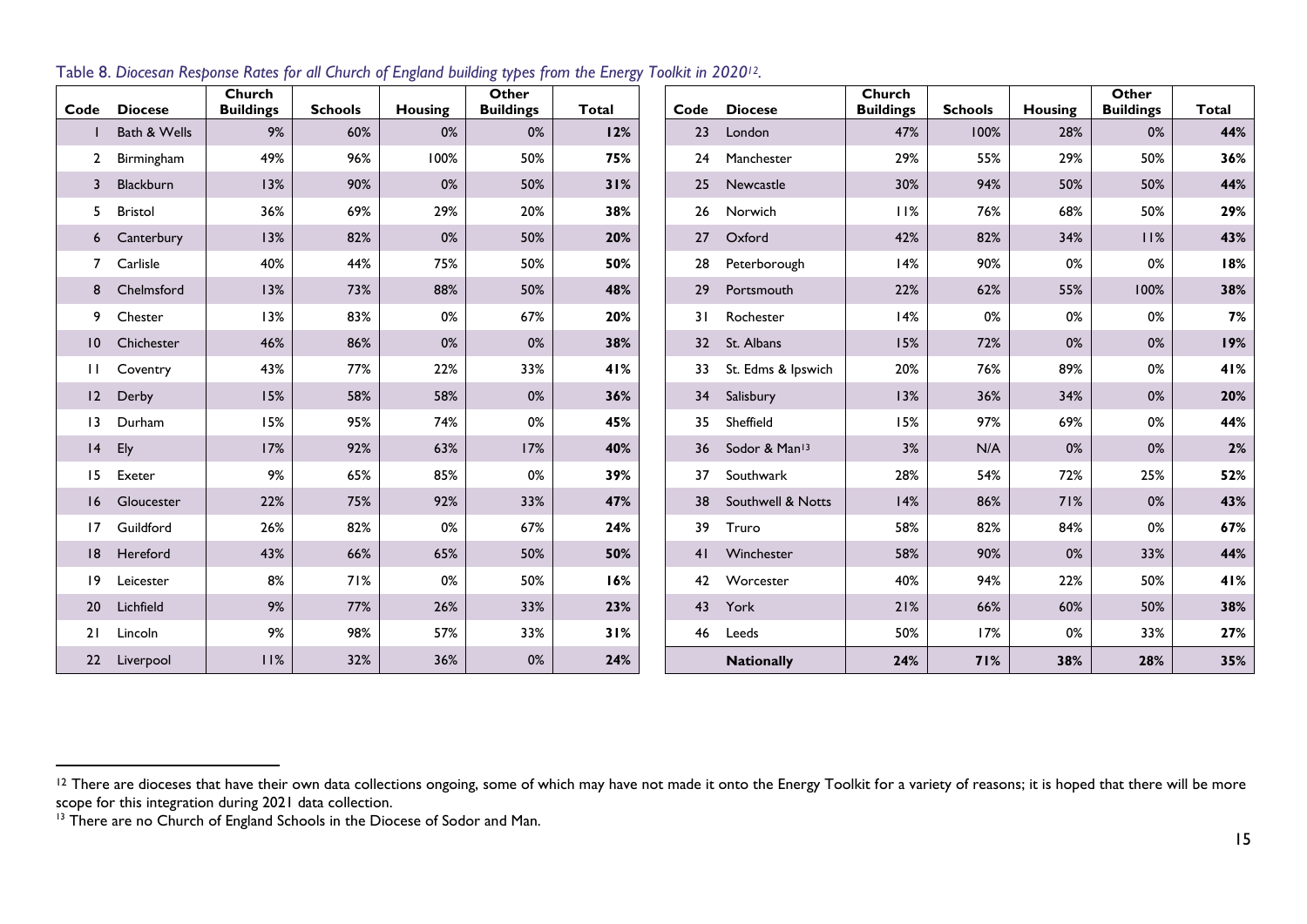## <span id="page-15-0"></span>Methodology

The Energy Footprint Tool for church buildings was open for data collection between April 2021 and October 2021; the Energy Toolkit for all Church of England buildings was open for data collection between November 2021 and January 2022.

#### **Estimating Emissions from Church Buildings**

31% of churches used the Energy Footprint Tool, while 24% of churches submitted their data. This was a drop from 2019, where 38% used the tool and 30% submitted their data.

Churches entered kWh and/or cost from their annual energy bills into the system, which were then weather-adjusted and converted into both gross and net CO<sub>2</sub>e emissions using 2020 conversion factors<sup>14</sup>. To account for buildings that had not supplied data, their CO<sub>2</sub>e emissions were estimated. This estimation process was completed using multiple linear regression models based on the data that existed for each building type. The explanatory variables used were diocese, building size (floor area), whether the building is in a rural or urban parish, and any available utility bills and/or finance data. For "Church Halls and Other Church Buildings", CO<sub>2</sub>e emissions were estimated for churches that had submitted data declaring that they had an "other building" but did not provide data for it. This was then scaled up to account for the churches that had not submitted any data to the Energy Footprint Tool. Regarding the Covid/National Lockdowns adjustment, this was done by taking a random sample of 100 churches that were using the exact same energy providers from 2019 to 2020 and creating a factor from the proportions of their gross kWh usage.

#### **Estimating Emissions from Schools**

Dioceses were given the option to supply data for each school from either a Display Energy Certificate (DEC), or from the school's energy bills. To ensure that schools were included and engaged in the Church of England's Net Zero targets, dioceses were encouraged to invite schools to complete the toolkit themselves. If a school was unable or unwilling to enter data, diocesan users were able to submit data on a school's behalf.

Response rates to this data collection exercise varied between dioceses, ranging from 0% to 99%, with an overall 15% response rate at the time the toolkit was closed. In order to supplement these data, we used DEC records from the Department for Levelling Up, Housing & Communities (DLUHC) API<sup>15</sup>. This exercise increased the response rate to 71%. Reasons to not retrieve records for schools could be due to there not being a record that exists, the existing record is out of date, or there were differences in the formatting of addresses between diocesan and DLUHC records.

For schools that submitted data, energy use in kWh from the school's bills or DEC were weather-adjusted and converted into net CO<sub>2</sub>e emissions using 2020 conversion factors. For schools with missing data, figures were calculated via a multiple linear regression model based on the following variables: primary or secondary designation, urban or rural area, and number of pupils. This supporting information about schools was retrieved from the Get Information about Schools service<sup>16</sup>.

<sup>14</sup> <https://www.gov.uk/government/publications/greenhouse-gas-reporting-conversion-factors-2020>

<sup>15</sup> <https://epc.opendatacommunities.org/>

<sup>16</sup> <https://www.get-information-schools.service.gov.uk/>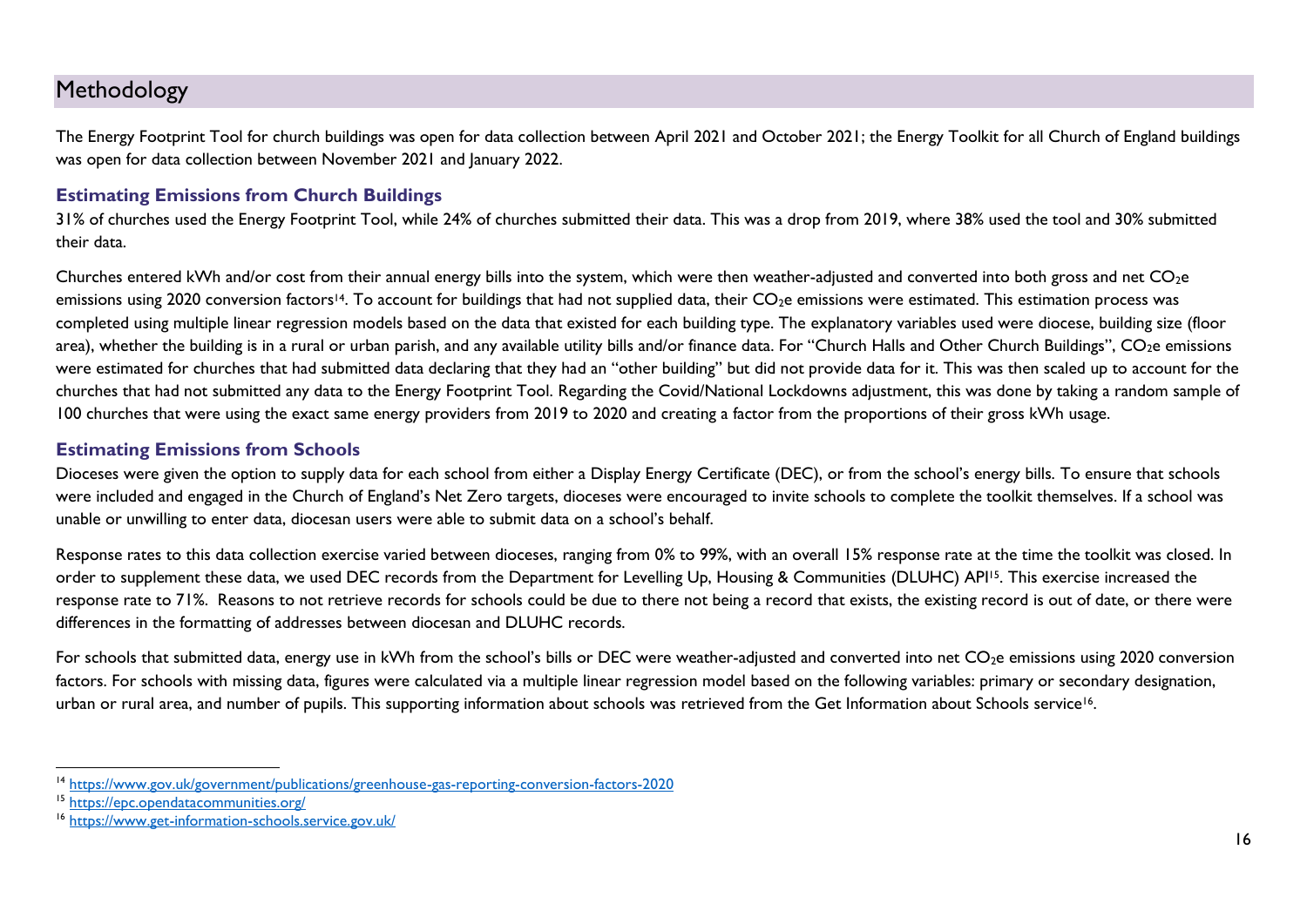#### **Estimating Emissions from Housing**

28 dioceses (68%) supplied lists of the houses that they own to the Research and Statistics Team. For the remaining 13 dioceses (32%) who did not supply a list of their houses, their number of homes was estimated using a multiple linear regression model that included number of churches and number of clergy. It was estimated that the total number of homes owned by Church of England dioceses is 9,500.<sup>17</sup>

The housing lists supplied by dioceses were used to gather EPC records using the DLUHC API. 55% of the homes recorded on the supplied lists had EPC records that could be retrieved via this method. The remaining 45% of homes did not have EPC records that could be retrieved via this method. Where no EPC record could be retrieved, it was assumed that no EPC record exists. It is however possible that there are a small number of homes where an EPC record exists, but it was not retrievable due to differences in the formatting of addresses between diocesan and DLUHC records.

For each home with an EPC record, the lighting, heating, and hot water costs recorded were converted into a kWh energy use figure using the standard assessment procedure (SAP)<sup>18</sup>, which assumed unit costs of fuels that are applicable to the EPC inspection date. Assuming that these energy use figures would be unchanged since the date of the report, the kWh figures were converted into  $CO_2e$  emissions figures using 2020  $CO_2e$  conversion factors to give an estimate of emissions from each home in 2020 (rather than the emissions figure from the EPC report, which relates to the year that the EPC was commissioned). For homes that were missing an EPC report, it was assumed that they possessed the average emissions from a D rated home within the Church of England housing dataset.

#### **Estimating Emissions Other Buildings**

NCIs, Cathedrals, TEIs, Royal Peculiars, Diocesan Offices, and all other buildings, could enter kWh and/or cost from their annual energy bills into the system, which were then weather-adjusted and converted into both gross and net CO<sub>2</sub>e emissions using 2020 conversion factors.

For those buildings that had not supplied data, their CO<sub>2</sub>e emissions were estimated if building size, EPC, or DEC data were available. These figures were then scaled up to account for the buildings for which no data were available. This process was not possible for TEIs, as there was no submitted or available/retrievable data for any of the buildings.

<sup>&</sup>lt;sup>17</sup> Diocese in Europe has been excluded from this exercise.

<sup>&</sup>lt;sup>18</sup> "RdSAP fuel prices from January 2021" retrieved from <https://www.bregroup.com/sap/standard-assessment-procedure-sap-2012/>